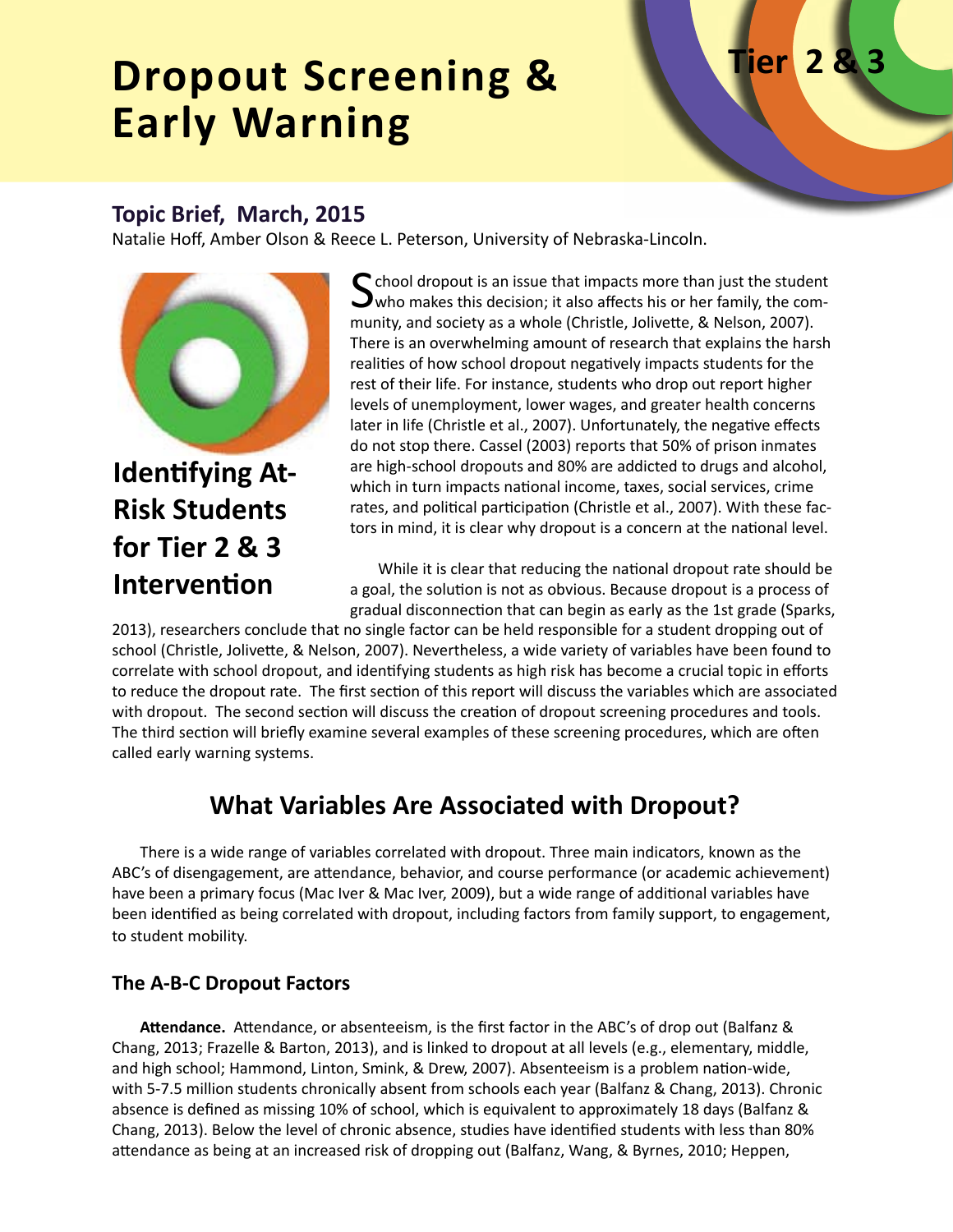

O'Cummings, & Therriault, 2008; Neild, Balfanz, & Herzog, 2007). Balfanz and Chang (2013) state that absences occur for three reasons: discretion, aversion, and barriers. Discretion is credited to students' and parents' lack of understanding the importance of attendance. Aversion is when students avoid school due to bullying or academic issues. Barriers represent lack of health care or transportation, preventing the student from being in school regularly. It is important to understand the reason for the student's absence in order to develop a proper intervention for each individual student.

Student absences are a major issue that school administrators must address; therefore, many schools implement a 20 absences rule (Reyes, 1993). This rule states that after 20 absences, the school reserves the right to dismiss the student from that school. Some schools also have mandatory reporting to truancy officers, or the courts. However, this act might also have a detrimental effect on the graduation potential of the student, as student mobility leads to greater academic and behavioral problems, as well as peer issues and a greater risk for dropout (Editorial Projects in Education Research Center, 2004). Students who have dropped out report missing too many days of school, and having difficulty catching up as the second most reported reason for dropping out (Pinkus, 2008). Hayes (2000) reports that without putting an intervention in place for the student at the new school, transferring schools is not beneficial. Therefore, it is important to identify the reasons that these students are absent and guide them back into the classroom rather than forcing them to transfer to another school.

**Behavior.** Behavior is the second factor in the ABCs of drop out (Balfanz & Chang, 2013; Frazelle & Barton, 2013). Student behavior can be measured in many ways within the school system. For example, problem behavior can consist of behaviors such as truancy, cutting class, and/or drug or alcohol abuse (Ruebel, Ruebel, & O'Laughlin, 2002); suspensions at the high school level (Balfanz et al., 2010; Christle et al., 2007; Suh, Suh, & Houston, 2007); unsatisfactory behavior marks in elementary school (Neild et al., 2007; Sparks, 2013); or office discipline referrals (Klare, 2008). Despite the discrepancy between research groups in determining what constitutes problem behavior, it is important for each school to determine that criteria on their own. Pinkus (2008) suggests that each school analyze historical data from their dropouts in order to determine what the most critical factors were in making that decision for their population of students.

Regardless of the definition and measures of problem behavior, it is consistently cited as being positively correlated with dropout – that is, as problem behavior increases, the risk for dropout increases (Balfanz et al., 2010; Christle et al., 2007; Fall & Roberts, 2012; Frazelle & Barton, 2013; French & Conrad, 2001; Klare, 2008; Neild et al., 2007; Protheroe, 2009; Rueble et al., 2002; Sparks, 2013; Suh et al., 2007). It is important to note, however, that disciplinary infractions alone are not cause for drop out. A study by Suh et al. (2007) identified students who had been suspended at least once as having a heightened risk of dropping out related to 16 different factors. Among those factors related to poor behavior, they also found that when peers were planning on graduating and students had a positive regard towards teachers, their chances of graduating were higher. These indicators serve as protective factors that may keep students in school even when problem behavior is high. This evidence alludes to the fact that students with poor behavior can either increase or decrease their risk of dropping out, contingent on other environmental and personal factors.

**Course performance.** Course performance is the final ABC of drop out warning signs (Balfanz & Chang, 2013; Frazelle & Barton, 2013). Course failure, academic success, and course success are all terms that are used to describe a student's performance on course work, which is measured by individual grades and overall GPA. Academic success has consistently been reported as a primary factor in calculating students' drop out risk (Balfanz et al., 2010; Heppen et al., 2008; Heppen & Therriault, 2008; Nield et al., 2007; Pinkus, 2008; Reyes, 1993), and has been indicated as a contributing factor at all levels (e.g., elementary, middle, and high school; Hammond et al., 2007). While researchers agree that course suc-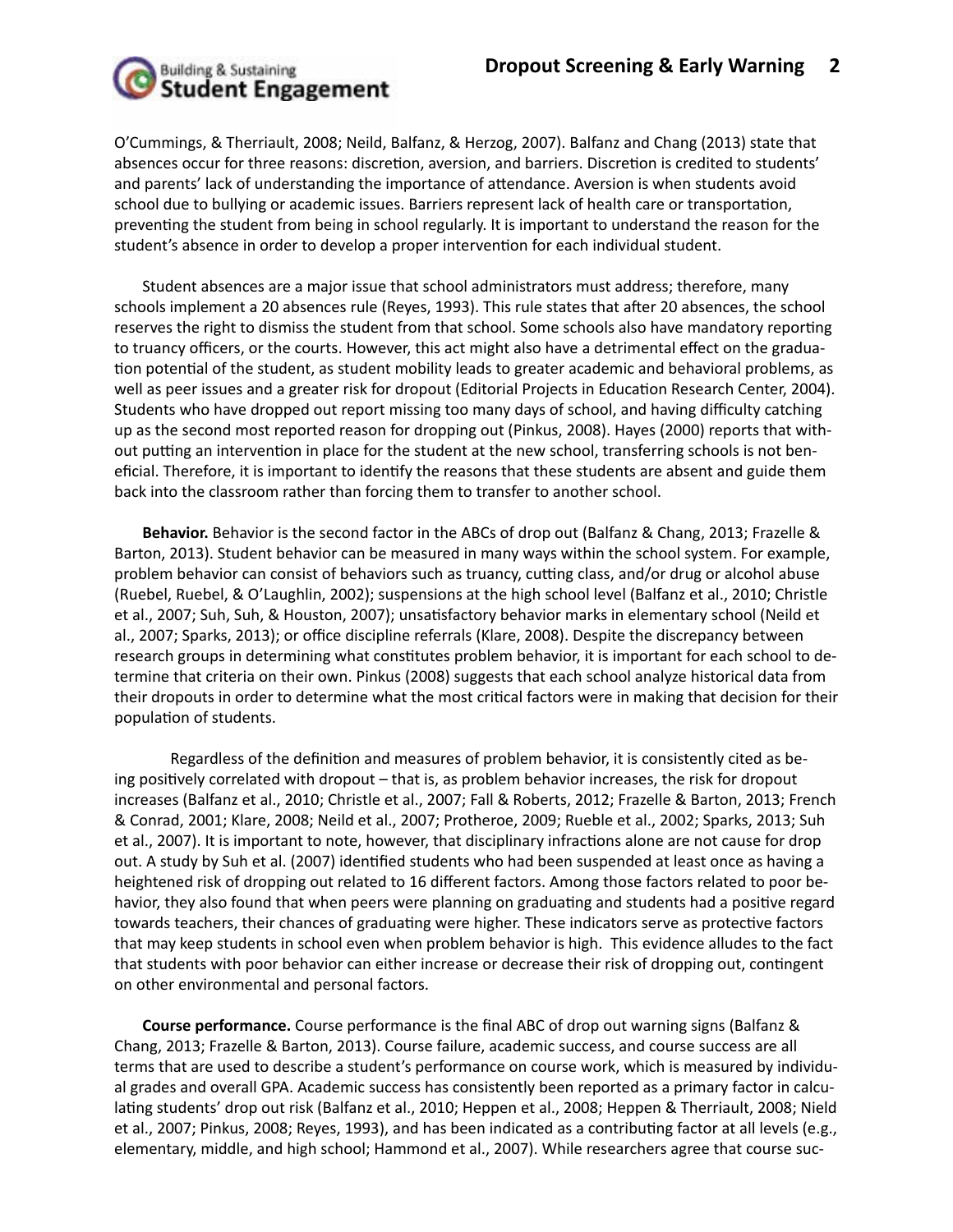

cess plays an important role in students' decisions to drop out, there are various criterion that a student must reach throughout his/her academic career in order to be determined "on-track" for graduation.

Beginning as early as the primary elementary grades, early warning systems can identify children at risk of dropping out with 75% accuracy, using second semester grades as well as reading and math levels in combination with student behavior (Sparks, 2013). Sparks (2013) states that those students with math and reading skills below grade level are at an increased risk of dropping out later, as well as students whose GPAs are at or lower than 1.2 by the spring semester of first grade. At the sixth grade level, failing grades in math, reading, or both are significant signs that the student will drop out at some point (Klare, 2008; Neild et al., 2007). By ninth grade, the criterion are less specific, but still state that two or more failed courses, a GPA lower than 2.0, and too few credits to move on to 10th grade (retention) indicate an elevated risk for dropping out (Balfanz et al., 2010; Heppen et al., 2008; Heppen & Therriault, 2008).

Now with the advent of standardized academic achievement tests, these scores may also be used to predict student likelihood of dropout in a way similar to grades. Because these tests are given annually, they might serve as a way to track student progress and standings in relation to other peers. It should be mentioned that grades are a more reliable predictor of dropout, as they measure student progress over time and do not rely solely on the student's performance on one day in a given year (Bruce, Bridgeland, Fox, & Balfanz, 2011).

### **Demographic Variables**

A variety of demographic variables may also be used to attempt to predict the likelihood of a student dropping out of school.

**Race and ethnicity.** National drop out statistics demonstrate that White and Asian students drop out at a rate below the national dropout average, while Hispanic and Black students drop out at a higher rate (Hayes, 2000). This statistic is interesting considering that when controlling for ability and socioeconomic status (SES), Black and Hispanic students drop out less frequently than White students (Cratty, 2012). Cratty (2012) also found that dropout is more closely correlated with SES than math and reading ability. These results indicate that race and ethnicity do not play a direct role in dropout rate; rather, the SES and students' abilities are better indicators. (See the Strategy Brief on School Climate.)

**Socioeconomic status.** Many studies have found that students from low SES families drop out more often than students from high SES families (Christle et al., 2007; Hayes, 2000; Nowicki, Duke, Sisney, Stricker, & Tyler, 2004), which is true at all levels of education (Hammond et al., 2007). Clearly some students may drop out of school in order to earn money to support themselves and their families.

However, it is not this fact alone that puts these students at a higher risk for dropping out. Placing students in low academic tracks, negative peer relationships, and poor neighborhood environments are all factors that detrimentally affect students from low SES families. Academic tracking is a method in which teachers group students with similar abilities together in hopes of creating more homogeneous groups of students. Weblow, Urick, and Duesbery (2013) found that minorities and low SES students are disproportionately placed in lower tracks, making them 60% more likely to drop out than other students.

Another factor that affects low SES students more than high SES students is peer rejection. French and Conrad (2001) found the 82% of peer-rejected students from high SES families graduated while only 55% of rejected students from low SES families did, suggesting that students from more advantaged families are better suited to cope with negative social interactions. Finally, Reyes (1993) states that students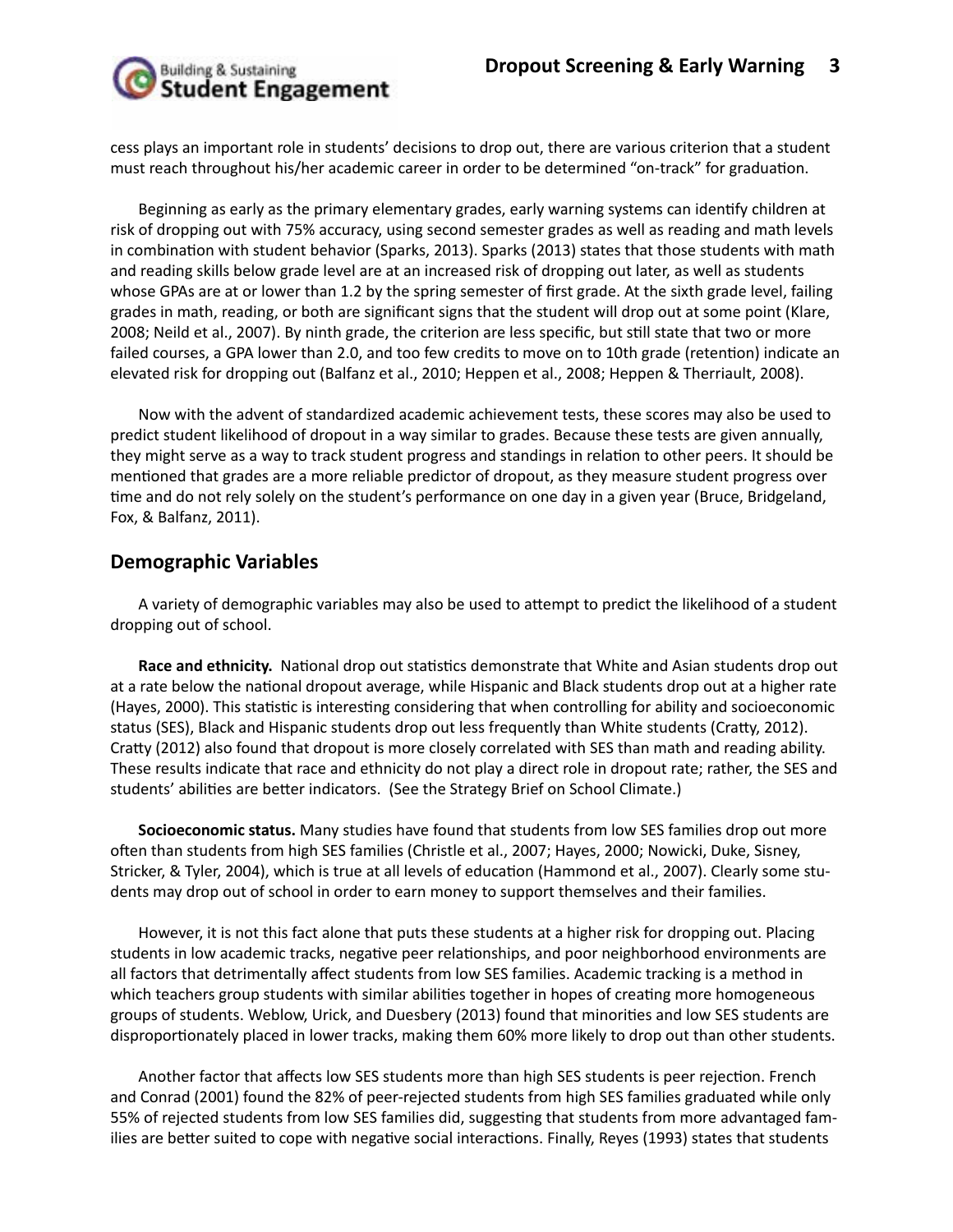

from high poverty neighborhoods with high crime rates and levels of dropout are equally disadvantaged in school because these children often attend schools with fewer resources and less experienced teachers.

These results indicate that SES is not the sole reason that students choose to drop out of high school but indicates that there is a correlation between the two when taking other factors into consideration. In fact, Reyes (1993) found that home factors, such as maternal education, income level, and parents' marital status did not impact dropout rates, as both successful and dropout students in the study were from similar family situations. These results suggest that no single factor is responsible for dropout alone; rather, the combination of risk factors and individual protective factors of the student are what ultimately determine which students remain in school and which ones drop out.

**Disability status.** At the middle and high school level, disabilities and/or emotional disturbance has been linked to dropping out (Hammond et al., 2007). In the 2008-2009 school year, 22% of students with disabilities dropped out, with the highest rates of dropout occurring for students with emotional disturbance (Snyder & Dillow, 2012). Due to the low rates of students with disabilities who attend college or some sort of postsecondary institution after dropping out of high school (Newman, Wagner, Cameto, & Knokey, 2009), it is very important to keep these students in school, as 12 out of the 20 fastest growing jobs require at least an associate's degree (Bureau of Labor Statistics, 2010).

### **Other Variables**

In addition to the ABCs, and demographic variables, there are other variables which are also sometimes used in dropout prediction.

**Grade retention.** Retention is the act of having a student repeat their current year of schooling due to unmet educational or social standards (Reschly & Christenson, 2013). Grade retention is often cited as one of the leading reasons that students drop out of high school (Balfanz et al., 2010; Christle et al., 2007; Rueble et al., 2002); in fact, Hammond et al. (2007) found that retention was linked with dropout in multiple studies across elementary, middle, and high school. Researchers have indicated that 78% of all dropouts have been retained at least once (Jimerson, 2001), and after two retentions the chances of the student dropping out increases to almost 100% (Shepard & Smith, 1990). Roderick (1994) found that 70% of retained students dropped out, while only 27% of students who were not retained chose to drop out. Retention is not only linked to dropout, but also to poor life outcomes. Jimerson (1999) reports that retained students receive lower paychecks and are employed at a lower rate than equally low-achieving but promoted students. These students are also linked to higher rates of substance abuse and criminal behavior. (See the Strategy Brief on Grade Retention and Demotion.)

**School climate.** In addition to factors within the student, certain school characteristics increase the chances of students dropping out. Christle and colleagues (2007) documented differences between high schools with high versus low rates of dropout. The key school variables that they noted were: school climate, administrative experience, and family involvement. In terms of school climate, researchers noted that schools with high dropout rates differed in the cleanliness and condition of the school, with more negative ratings of both. There was also more supervision in schools with lower dropout rates, and a lower student to teacher ratio. Administratively, Christle and colleagues (2007) found that teachers and personnel dressed more professionally at schools with lower dropout rates and had more positive interactions with students than at schools with high rates of dropout. Administrators at schools with low dropout rates also identified themselves as working at the school for longer periods of time than administrators at schools with higher dropout rates. Finally, administrators at low dropout rate schools identified a higher level of parental engagement as well as a greater need for reduced dropout rates than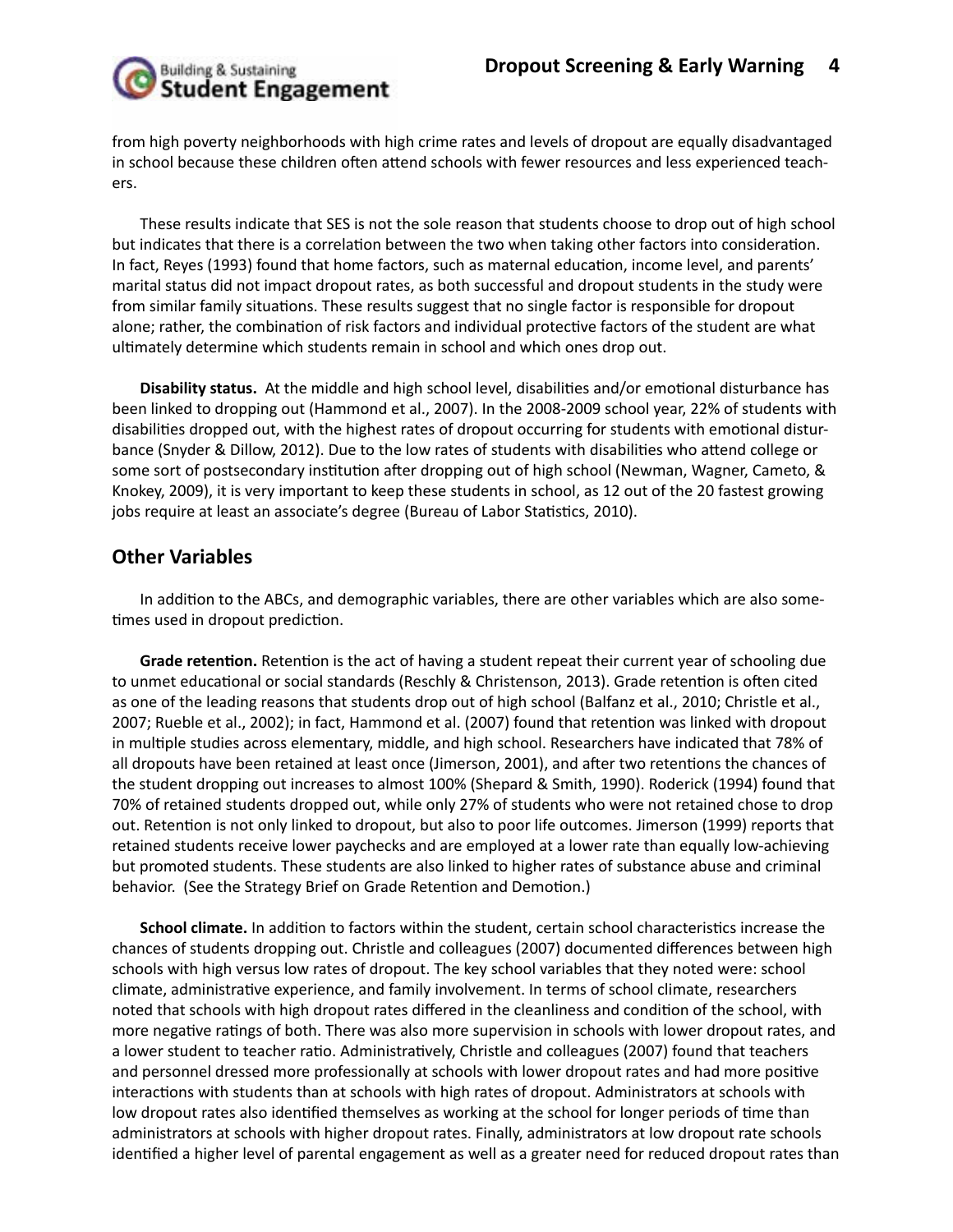

administrators at schools with higher levels of student dropout. These findings emphasize the importance of the school climate and the potential benefit of school climate surveys in helping administrators better understand the dynamics of their schools. (See the Strategy Brief on School Climate & Culture.)

**Engagement.** Student engagement is quickly becoming viewed as the most instrumental variable in student dropout (Fall & Roberts, 2012). In an early study, Reyes (1993) found that students who dropped out differed from those who did not in terms of their academic satisfaction. Other studies also state the importance of student engagement and how the student values education (Appleton, Christenson, & Furlong, 2008; Christle et al., 2007; Logan-Greene, Nurius, & Thompson, 2012; Heppen et al., 2008; Klare, 2008; Rueble et al., 2002; Thompson & Gregory, 2010) and the family (Hammond et al., 2007), over demographic variables (Balfanz et al., 2010). One major shortcoming of this variable is the lack of consensus regarding how it is measured. For example, in the study by Christle et al. (2007) student engagement was simply observed by researchers in the classroom and rated on a scale of 1 (low) to 3 (high). Other researchers use more concrete definitions of the variable by measuring attendance vs. absenteeism (Heppen et al., 2008) or involvement in school activities (Klare, 2008).

Engagement places a heavy emphasis on personal desire to learn. Self-determination theory (SDT), in which the overall goal is to engage the student in educational activities (Hardre & Reeve, 2003) is a way to analyze and measure engagement. The Academic Self-Regulation Questionnaire (ASRQ) identifies the student's motivation for going to school by pinpointing items related to intrinsic reasons (i.e., "Because I enjoy the experience", "Because it's interesting"), identified regulation/extrinsic reasons ("Because I see the importance of learning", "Because I really appreciate and understand the usefulness of school"), and lack of self-determined motivation ("Because, basically, I have to—it's required, "I wouldn't go if I had a choice"; Hardre & Reeve, 2003). Studies on the SDT state that teachers who provide students with interesting activities and autonomy in the classroom help nurture motivation and desire to complete school rather than to drop out (Appleton et al., 2008; Hardre & Reeve, 2003). When controlling for SES and student achievement, Alivernini and Lucidi (2011) found that self-determined motivation had significant effects on dropping out of school.

Connell and Wellborn (1991) introduce another model of self-determination, known as the self-system model of motivational development (SSMMD), which ties contextual and internal variables. SSMMD examines how relationships within each social context meet the student's needs. Research on this model found that higher levels of parental and teacher support leads to increased self-perception and ultimately higher engagement and achievement. Using this model, all student identification with the school, as well as academic and behavioral engagement stems from parent and teacher support (Fall & Roberts, 2012). This is an important finding, as many researchers have identified a link between parents who did not graduate from high school and higher rates of dropping out, which often stems from parent views of school (Alexander, Entwisle, & Horsey, 1997).

While researchers are starting to narrow in on the importance of engagement, the apparent lack of engagement remains as an issue in the schools. Austin and Benard (2007) report that more than 40-60% of low-income, minority, and urban students are chronically disengaged in school. In order to change this the schools must create environments in which the students feel safe, respected, and have a sense of belonging (Austin & Benard, 2007). For students at risk for dropout due to low engagement or attendance, For example, Check and Connect is an evidence-based program that has shown positive effects for such populations (Appleton et al., 2008; Frazelle & Barton, 2013). (See the Strategy Brief on Student Engagement and Program Brief on Check and Connect.)

Measuring engagement can be difficult however, since it is made up of multiple factors which can include intrinsic and extrinsic student motivation, relationships, family and community expectations and support, as well as factors associated with the school such as climate. One shorthand method to ap-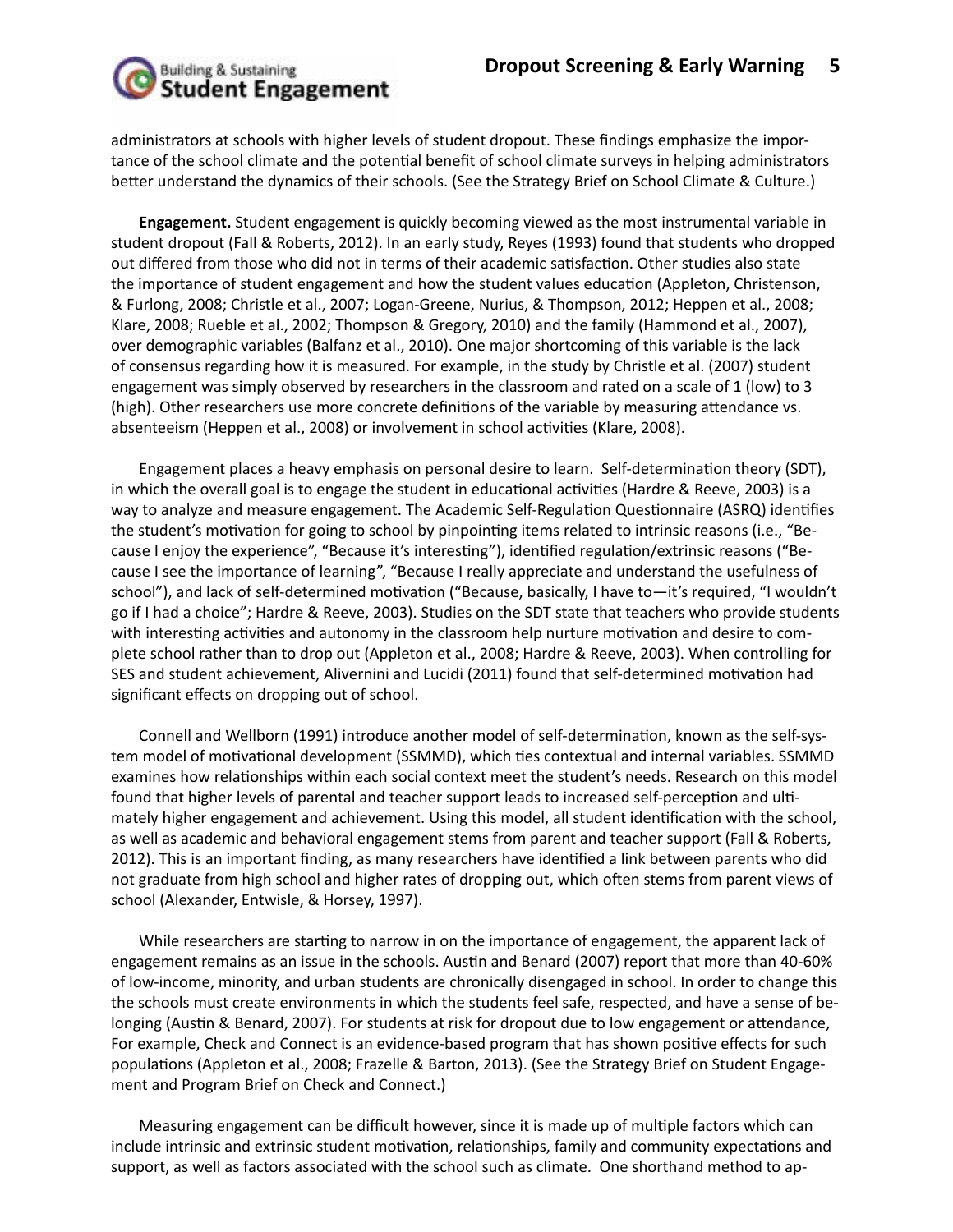

proximate student engagement is to determine whether students are involved in non-required, extracurricular activities at school, while variety of other measures are also possible.

**Mobility.** School transitions are hard for children and are perceived as highly stressful to the child's development. However, results of research regarding whether these school transitions are actually detrimental to school success were inconclusive. More specifically, these moves appear to affect young children more than older children (Haveman, Wolfe, & Spaulding, 1991), and might actually have beneficial effects on high school students (Swanson & Schneider, 1999). Ultimately, Gasper, DeLuca, and Estacion (2012) found that over half of the correlation between mobility and dropout is explained by other characteristics of the child, however there was still a relationship between changing schools and dropping out.

These results allude to the fact that students who change schools generally share a host of other characteristics that are related to school dropout, including: family characteristics, low engagement, poor academic performance, low attendance rates, low grades, and high rates of behavioral problems (Lee & Burkam 1992). If the school change occurs along with other stressful events, such as divorce or placement in foster care, it might lead to less favorable outcomes. However, if the student tends to make friends easily and is popular among peers, a change in school placement alone – in the absence of other significant life stressors – might not be perceived as detrimental to the student's academic success.

# **Creating Dropout Screening Tools**

The purpose of dropout screening is to identify students who have the potential to drop out of school, and then to intervene in an attempt to prevent that student from dropping out in the future. Several tools have been created that monitor multiple factors simultaneously to flag students who demonstrate elevated risk factors for dropout. These have a variety of names including early warning systems (for dropout), risk calculators, and dropout screening systems. However, regardless of the name of the procedure, the purpose is the same - to identify students who are at heightened risk of dropping out of school.

### **What is Screening?**

"Screening is the process of collecting data to decide whether more intensive assessment [or intervention] is necessary. Implicit in screening is the notion that the student's difficulties may go unnoticed" (Salvia, Ysseldyke & Bolt, 2007). For example, teachers have long been aware that small vision or hearing problems with students not only could go unnoticed, but that without early and effective intervention these students would show diminished academic achievement, and could develop behavior problems. As they fall further and further behind and become more frustrated, these problems grow and these students may become disaffected from school. As a result, almost all schools require vision and hearing screening intended to identify students who have even minor vision or hearing problems so that those problems can be corrected before students show these negative outcomes.

### **Who is Screened?**

Most often screening procedures in schools are designed to be used with an entire population of students. As a result, if all students are screened, this type of screening procedures is considered a Tier 1 procedure- applying to all students. In the case of dropout screening, that might include elementary and middle schools that feed into the high schools as well as the high schools themselves. However, this Tier 1 procedures is used to identify students who are at elevated risk, and as a result may need more intensive Tier 2 or Tier 3 interventions.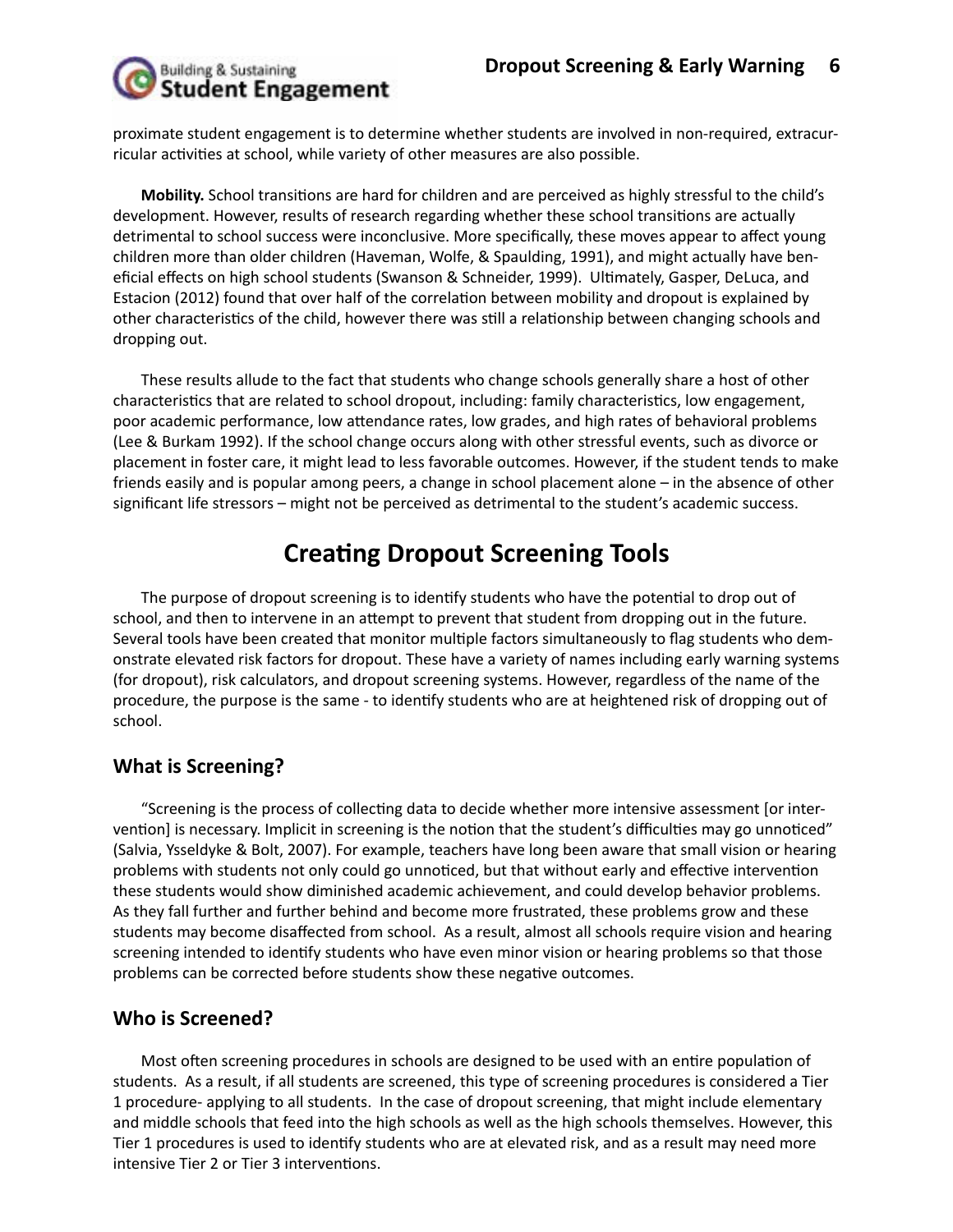

### **What Happens to Students Who Are at High Risk?**

While there are many dropout identification tools available for schools, simply identifying students who are at risk for dropout is not the final goal. Once these students are identified, schools must implement research-based interventions to get these students back on-track for graduation. Thus, it is helpful to identify several programs to address each area that schools are monitoring (i.e., attendance, course performance, discipline) and have school teams be prepared to implement those interventions before screening procedures begin.

It is vitally important that whenever screening procedures are used, there be a clear and readily available procedure to intervene for each student who has been identified. To not take action would be unethical. A variety of strategies and specific programs have been developed to prevent students from dropping out of school. While the specific interventions designed to assist high risk students may vary considerably from school to school, they often would include a combination of:

- providing extra academic support and assistance;
- improving relationships with adults within the school, such as counselors and teachers;
- developing school relationships and communication with parents and family;
- providing positive reinforcement to the student for appropriate behavior;
- offering adult mentoring;
- establishing efforts to diminish truancy;
- assisting with transitions from middle to high school; and
- monitoring of progress on academic achievement and behavior.

See the engagement project Strategy Briefs (http://k12engagement.unl.edu) for more detail on many of these topics. A variety of these strategies might be included in individualized plans for each high risk student identified. Some of these interventions could also be employed with small groups of high risk students who might benefit from these interventions.

### **Errors in Screening**

These procedures are intended to look for evidence of the signs or early symptoms of "problems" which may be associated with students dropping out. They employ variables correlated with dropout. They are usually designed to err on the side of over-identifying students, since the risk of missing students during the screening procedure who would later dropout is a far worse outcome than identifying some students who might not actually have been likely to dropout.

### **Choosing and Integrating Dropout Variables**

As discussed earlier, three main indicators, known as the ABC's of disengagement, have been a primary focus (Mac Iver & Mac Iver, 2009), but a wide range of additional variables have been identified as being correlated with dropout, including factors such as family support, engagement, and student mobility.

Most of the research that has been done to identify student variables related to student dropout has been correlational. This means that researchers have systematically investigated the relationship between variables; for example, the relationship between students from low SES families and dropout rates. This type of research does not manipulate variables to control for confounding factors, and as a result cannot be used to determine causal relationships. We simply do not understand the direct causes of dropout.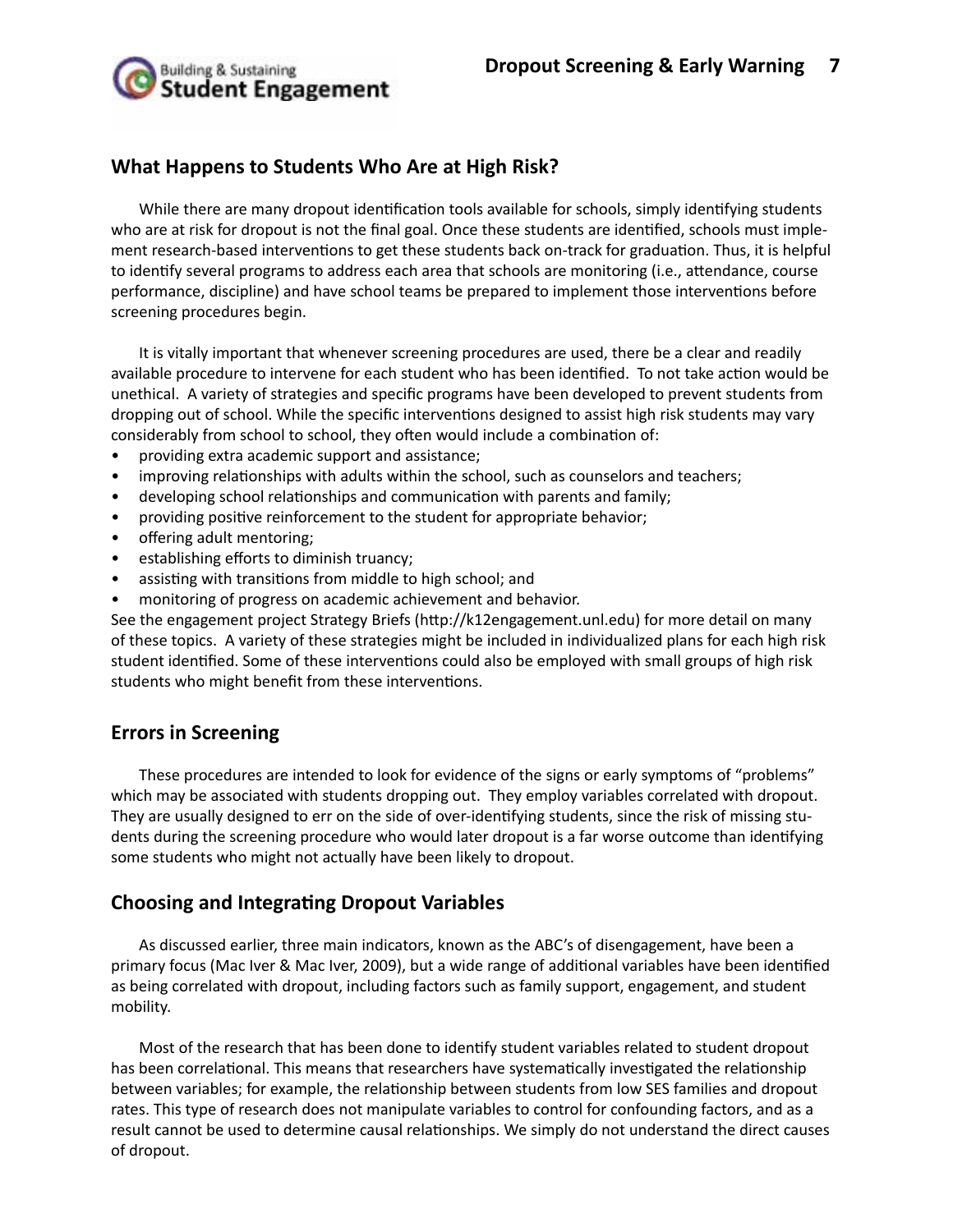

**Weighting variables.** As a result, those wishing to create a screening procedure for dropout must choose a number of variables highly correlated with dropout such as the variables discussed earlier. These variables are then included in a screening instrument, often with different weightings for the variables based on the strength of their correlation. Data is gathered about each of the included variables for each student in the population being screened. The result is usually a "score" for each student based on the variables and weightings that is an effort to identify the relative risk of that student dropping out of school. Since these scores often represent a continuous range of individual scores, the creators identify cutoff scores that they feel identify the highest level of risk. These predictions of relative risk are estimates and are unlikely to be 100% accurate, but nevertheless allow a way to identify students who are thought to be at the highest risk.

**Availability of data.** Much of the work on creating dropout-screening tools has been made possible by advances in the availability and sophistication of school data systems. Only recently have school data systems had the capacity to track a wide range of variables about students, and track these variables through time for specific students. These data systems have facilitated the research on variables which predict dropout, and have also permitted schools to implement relatively low cost screening procedures which would have been prohibitively expensive in the era of paper only school records. The recent focus of schools to gather and employ data for decision making to improve outcomes for students have emphasized these efforts.

While it might be possible to identify other methods, dropout screening has tended to focus on the variables that are most readily available and easy to access (e.g., grades or academic achievement scores; Heppen & Therriault, 2008), even though they are not necessarily the strongest predictors. The strength of prediction is bolstered by including a wide variety of variables that might contribute in combination to a stronger ability to predict than just a few variables. The variables also overlap to some degree (for example mobility may be related to both engagement and poverty as factors), but when added to the others, each may add an incrementally better ability of the overall screening procedure to predict dropout. These correlations permit predictions, but only with varying degrees of accuracy, and do not imply that these cause dropout.

### **Establishing Cut Points in Early Warning Systems**

Typically, the screening procedures related to student dropout, often called early warning systems, are grounded in research-based variables that have are correlated with later school dropout. However, most screening tools have not been thoroughly researched. As a result their reliability and validity have often not been determined. However, what data exists supports the usefulness of these screening tools. Several of the screening tools available are described below. These tend to be relatively easy for schools to implement with minimal outside help. Although this list is not exhaustive, it introduces examples of some of the more prominent tools.

**Early Warning Systems.** Early warning systems (EWS) are tools that typically use readily available data. They analyze student data to determine whether or not students are on track for graduation (Heppen & Therriault, 2008). Early warning systems generally place a heavy emphasis on student data such as attendance, behavior, and course performance (ABC), which are routinely gathered by schools. As a result they require little additional data gathering effort, and do not require extra time for administration to students by teachers (Bruce, Bridgeland, Fox, & Balfanz, 2011). These systems allow for early detection of students at risk and allow schools to identify patterns in student data in order to develop meaningful interventions for flagged, or off-track, students (Heppen & Therriault, 2008).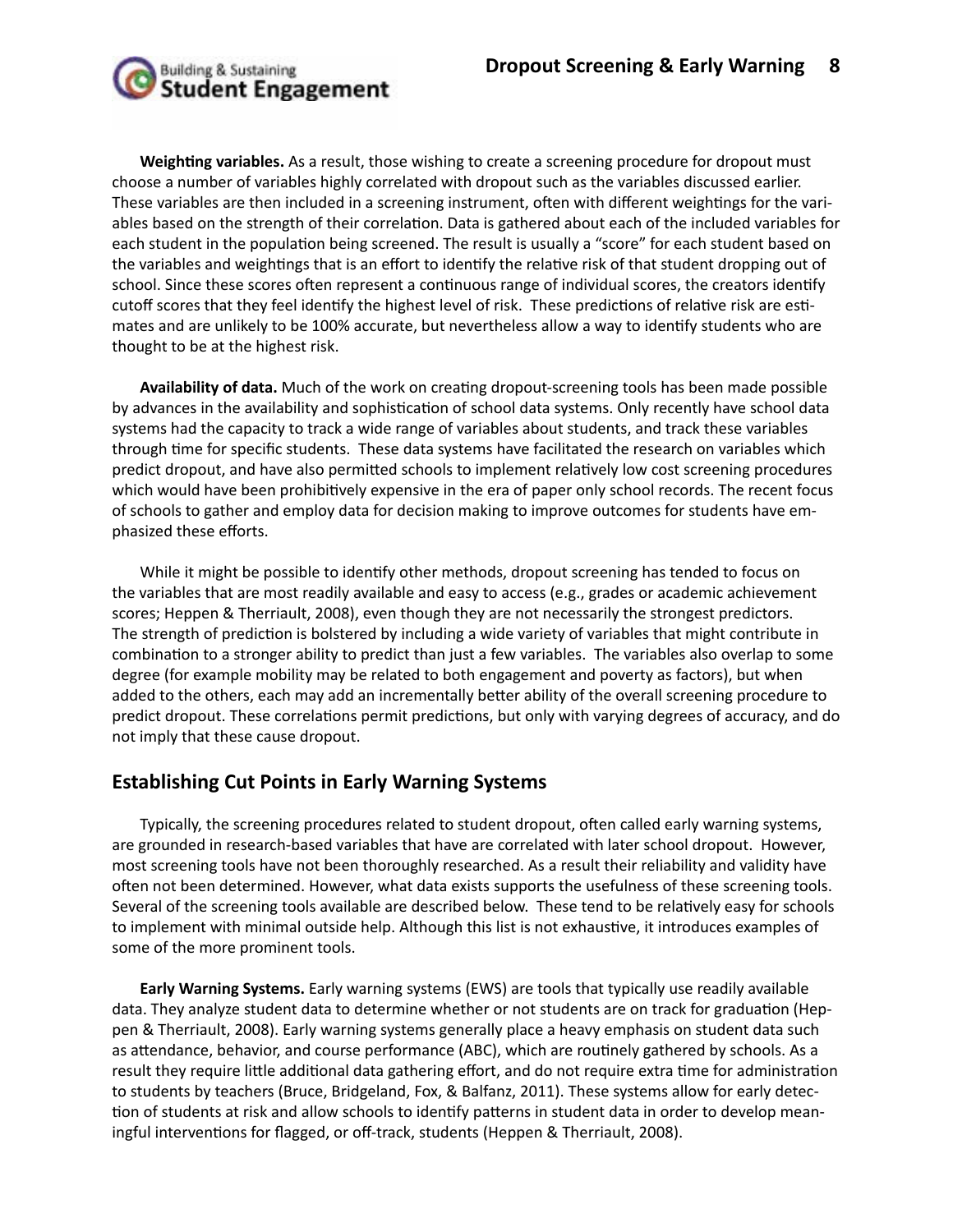

In order to successfully utilize the ABCs as indicators of on- and off-track status, significant "cutpoints" must be established. Cut points, also referred to as early warning system thresholds, are pre-determined criteria for identifying students as "on-track" for graduation, or at-risk for dropping out. These cut-points may differ based on age and type of school program (e.g., early education; middle school; high school), and can vary from school to school or district to district. Thresholds may seem arbitrary; however, schools set cut-points based on research and their individual experiences. Thresholds must be suited to fit the target population and trends in recent data. The lower the cut-point, the more students will be identified as at risk. While it may be acceptable to over identify the number of students at risk of dropout, it would be ideal to only identify those who would actually drop out. Under identification would be the least desirable outcome of screening.

**Cut points for attendance.** As a typical model, Bruce and colleagues (2011) offer research-based starting points for schools to follow. For attendance, the typical cut-point is often when the student is absent 10% of the year, or about 20 school days in a 180-day school year. It is up to the discretion of schools in how to monitor attendance, either by day or by class period, but they must calculate total days missed throughout the year. Students who meet the cut point for attendance should be identified for a possible intervention (Heppen & Therriault, 2008). Even if a student is flagged for attendance concerns, it does not necessarily mean that the student is "off-track", it might mean that attention should be paid to that student and steps should be taken to investigate and reduce absenteeism.

**Behavior Cut Points.** For behavior, the typical cut-point is two or more infractions, which are often measured by office discipline referrals (ODR). Once students meet the cut-point for behavior, they are flagged as at-risk for dropout. Behavioral indicators are slightly more ambiguous than attendance and course performance, but they can reveal information about student success in school. For example, Nield, Balfanz, and Herzog (2007) reported that even one "unsatisfactory" behavior mark in 6th grade increases the risk of dropping out by 75%. Thus, focusing on student behavioral issues in school might uncover underlying academic or adjustment issues that might later lead to dropout.

**Cut points for course performance.** Creating cut-points for course performance is slightly more complex because there are various standards that can be followed from third grade to graduation. For example, some cut-points include reading below grade level by third grade, failing grades in math or English in 6th through 9th grade, an overall GPA less than 2.0, two or more failing grades freshman year, and failure to be promoted to 10th grade (Bruce et al., 2011). This is an example of an area in which schools must use discretion in determining cut-points that are appropriate for their students; more specifically, middle schools will not have the same cut-points as high schools. At the high school level, general cut-points include one or more F's, specifically in the first semester, a GPA less than or equal to 2.0, and on- versus off-track status (Heppen & Therriault, 2008). This final indicator is determined by number of failing grades in the semester combined with total freshman credits accumulated (e.g., off-track status would be identified for students with less than 5.0 credits earned, one or more failing grades, or both). Some early warning systems use multiple combinations of these academic achievement indicators.

**Research base.** To better develop early warning systems, longitudinal studies were conducted in Baltimore, Boston, California, Chicago, and Philadelphia to determine the most important factors at various grade levels. In early grades, researchers found that students who could not read on grade level by third grade were four times more likely to drop out, and those unable to master basic skills were six times more likely. They also found that in fourth grade, GPA and classroom behavior indicated how well the students would perform seven years later on the California High School Exit Exam (CAHSEE), which ultimately determines whether the students will graduate or not.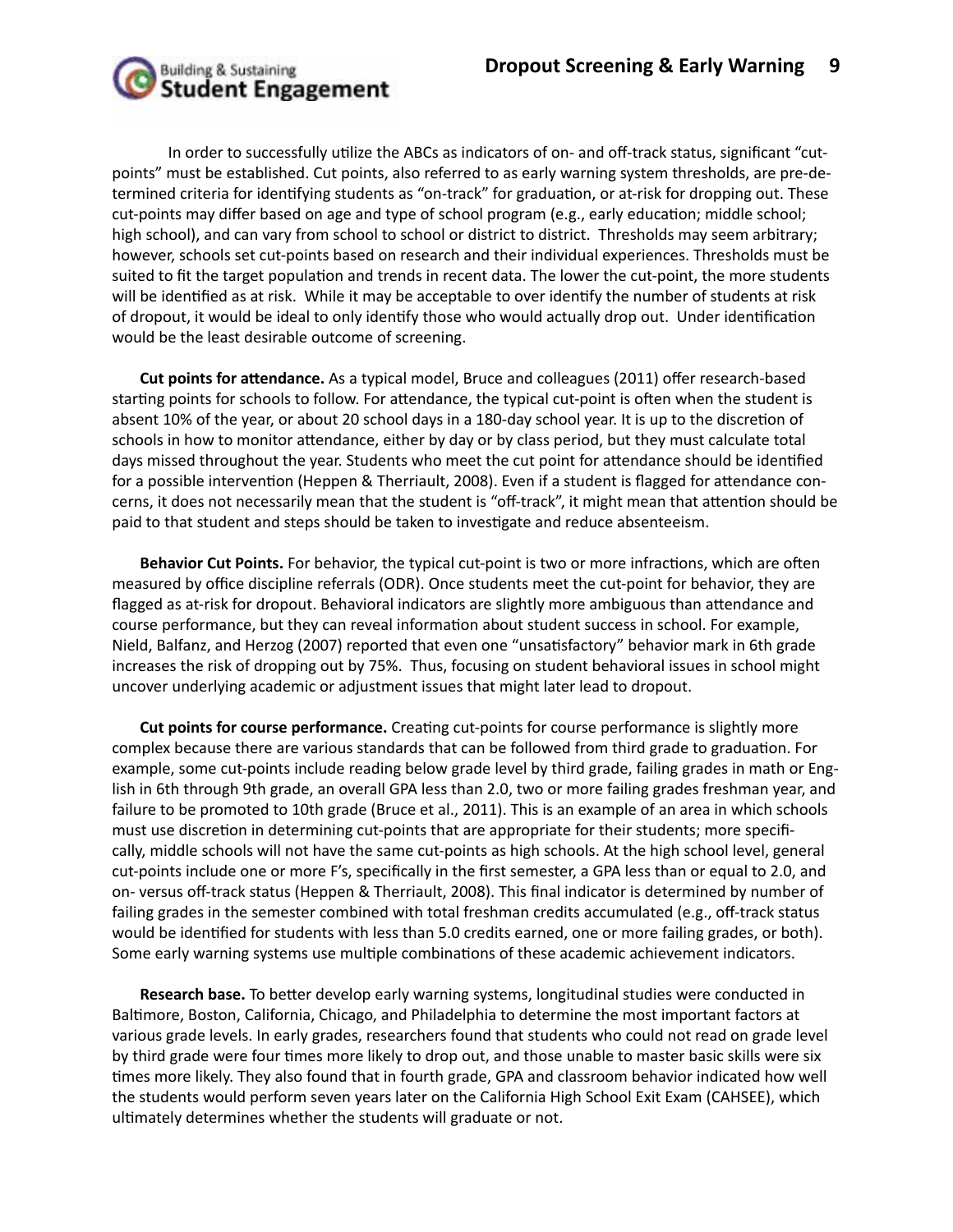

Middle school indicators suggest that at the end of sixth grade, those students who exhibit any of the high-yield indicators suffer a 50% chance of graduating (Bruce et al., 2011). These high-yield indicators are: attendance less than 80% of the time; failing math and/or English; or a failing grade point average across math, English, social studies, and science (Bruce et al., 2011). Researchers also point out that those students who dropout often are failing either math or English, but not both. The earlier the student displays these signs, the more likely he/she is to not graduate. And of course the earlier a student can be flagged as being at high risk, the more likely that school interventions have a chance to be effective.

## **Examples of Screening Tools & Early Warning Systems**

There are a number of these early warning systems available, but school administrators should adapt and change them to best fit their own school and student populations. Some states have begun to implement or support these types of early warning systems statewide. This is possible when states have adopted uniform statewide data systems across all school districts. This permits state wide data gathering and analysis across districts. This permits eiither states to employ an early warning system and send the resulting data back to the district for intervention, or districts to do their own analysis and intervention.

It is also important to be aware that even though a student is flagged on one or more of these indicators, that does not guarantee that the student will drop out without intervention; likewise, not all students who dropout are indicated by one of these variables. Schools must be aware and take appropriate steps when they see students showing warning signs, even if they are not at the threshold level on the early warning system.

### **The National High School Center Early Warning Intervention System**

The National High School Center developed an Early Warning Intervention Monitoring System (EWIMS) Implementation Guide to be used in conjunction with their EWS tools (available at both middle and high school levels), which are available at http://www.betterhighschools.org/ews.asp. These screening tools focus on three main pieces of information: student attendance (missing 10% or more of instruction), course performance (number of failed courses and GPA), and behavior (referrals, in- or out-of-school suspension, or behavior grades; Therriault, O'Cummings, Heppen, Yerhot, & Scala, 2013). The guide walks readers through the seven-step process of using the EWS system and offers a timeline for ensuring that school administrators stay on track in identification of students and implementation of interventions. The guide is free of charge and is available at: http://www.betterhighschools.org/documents/EWSHSImplementationguide.pdf.

### **Michigan's Dropout Challenge**

Having evidence of a dropout problem in many schools, Mike Flanagan , the State Superintendent of Instruction for Michigan, challenged schools to take action. He started the "Superintendent's Dropout Challenge" in 2009 in hopes to inspire change within the school districts (Michigan Department of Education, 2011). The challenge requires schools to: 1) register for the challenge; 2) review the previous year's data regarding attendance, grades, discipline, credits, retention, and test scores; 3) identify 10-15 students demonstrating multiple warning signs using the NHSC tool (referenced above); 4) implement a research-based intervention to help those students; 5) monitor student academic, social, and emotional progress; and 6) engage the community, families, and students in solutions and supports. Since the start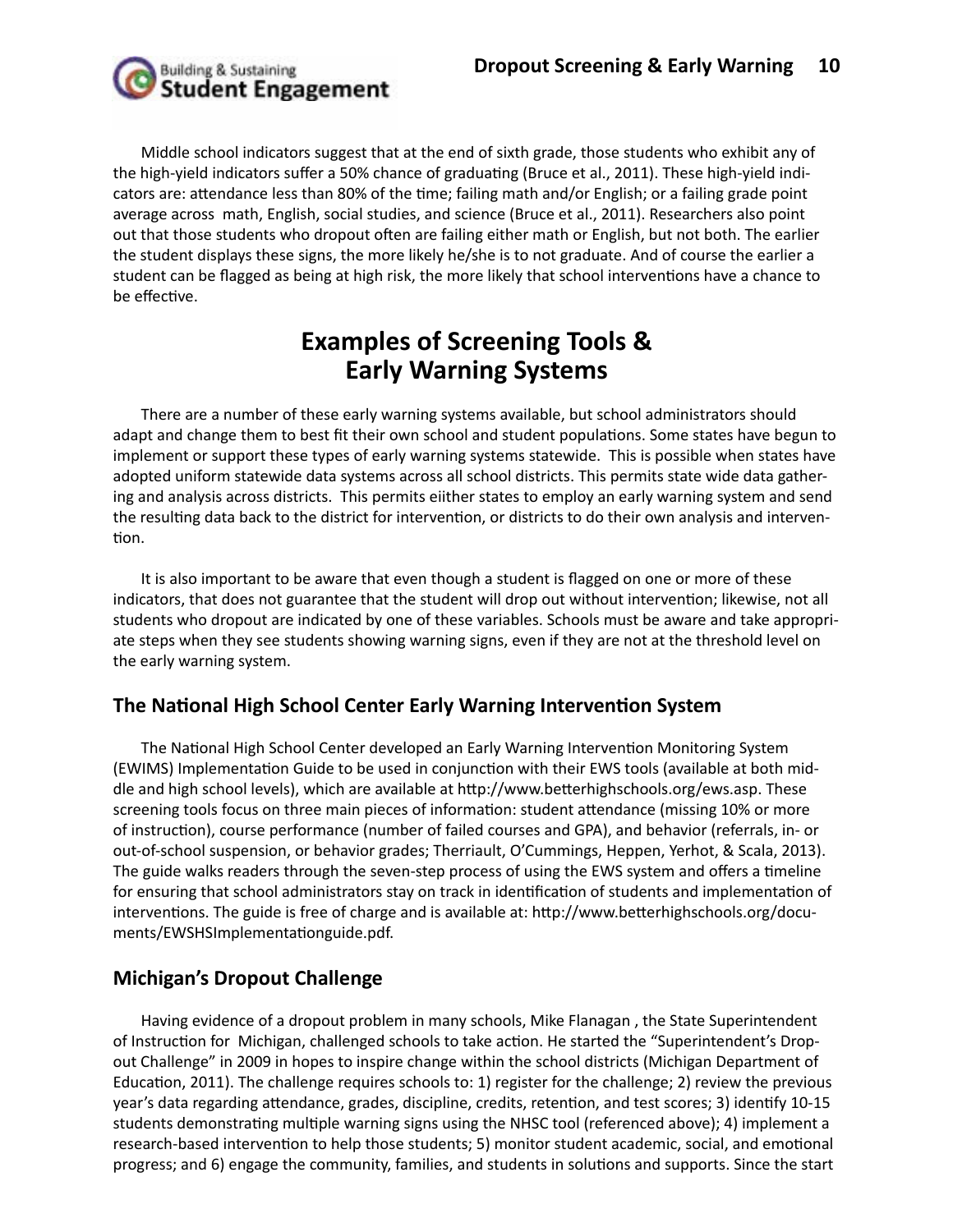

of this challenge, there have been over 1,100 schools participating, with results indicating lower dropout rates (Michigan Department of Education, 2011). This demonstrates an example of how states can encourage schools to take action.

### **Dropout Early Warning System (DEWS)**

The Louisiana statewide Dropout Early Warning System (DEWS) tracks students on four main factors: whether the student is over age for grade level (by two years), attendance (missing more than 10% of school days), behavior (behavior marks on 7% of days enrolled or more), and course performance (drop in GPA of 1.5 or more from current GPA of 2.0 or higher, drop in GPA of .5 or more from a previous GPA of less than 2.0, if the student has a current GPA less than 1.0, or if the student is receiving a D in a class; Bruce et al., 2011; Joubert, Joubert, & Thibodeaux, n.d.). This is an automatic system that sends email notifications twice a month to the principal, assistant principal, counselor, and superintendent of the district regarding the list of students at risk for dropout in ninth grade, as well as students at risk in grades 8-12 (Bruce et al., 2011; Joubert et al., n.d.). This system also sends information daily regarding new students who become at-risk. While this system might be beneficial for many school districts, it is not available for widespread dissemination.

### **School Disengagement Warning Index**

Because of the many negative life outcomes of high school dropout, Henry, Knight, and Thornberry (2012) conducted a longitudinal study to examine the efficacy of an early warning system (i.e., School Disengagement Warning Index) focused on school disengagement and other problem behavior outcomes. This tool utilizes school data including: a) scoring "not proficient" in one or more areas on standardized tests, b) attendance (missing 20% or more of school days), c) performance in core classes (failing one or more core subjects), d) one or more suspensions, and e) grade retention. This system compiles the factors and calculates a total risk factor score giving students a score ranging from zero to five.

The researchers found that the School Disengagement Warning Index was a robust indicator of students who dropped out of high school. They also found that measures of disengagement based on school records have a large impact on problem behaviors across the three developmental stages examined: middle adolescence, late adolescence, and early adulthood. Finally, researchers found that school disengagement is linked to the student's future crime, police contact, and drug and alcohol use. These negative long-term outcomes of dropout underscore the importance for educators to take strong action. The authors suggest that monitoring students in 8th and 9th grade and taking action as soon as risk factors emerge is the best way to approach the dropout crisis.

While these last two examples are not tools that are available online, they represent great examples of ways that EWS can be used to target specific populations of students. They also show how EWS can be tailored to meet the needs of the administration by providing periodic updates via email or using a simple summation system that can be easily created.

### **National Dropout Prevention Center for Students with Disabilities Tools**

The National Dropout Prevention Center for Students with Disabilities (NDPC-SD) has created several tools to help schools analyze the factors that lead to student dropout. These tools include core data on academics, attendance, and a discipline tool; all of which serve to identify school-wide areas of concern (Klare, 2013). Core data represents a measure designed to help schools analyze graduation rates, dropout rates, attendance, assessment scores, and disciplinary referral rates simultaneously. This tool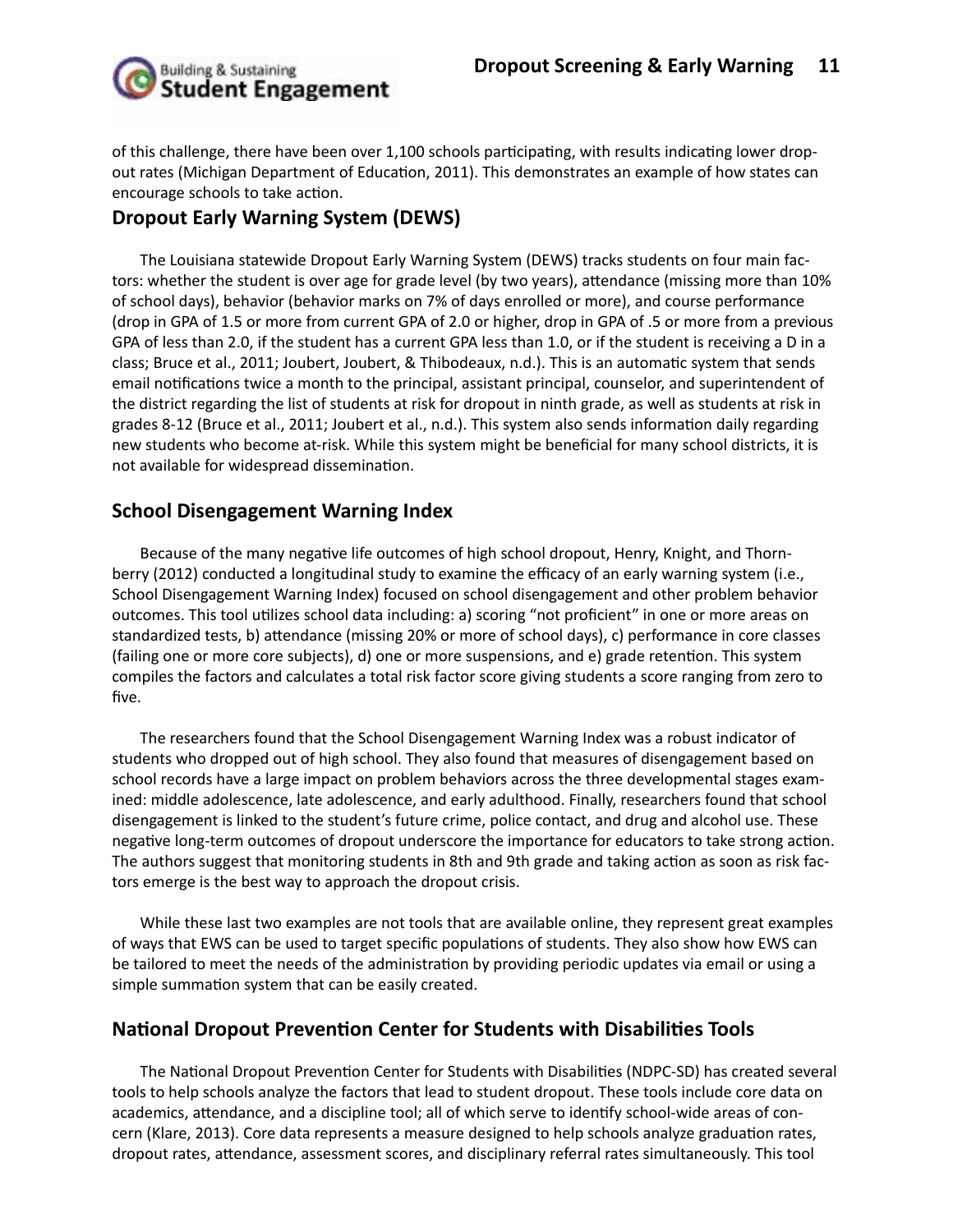

requires up to 3 years of data in order for schools to track progress through time. The tool also exists in a 6-year format to allow for better data collection and analysis.

In order to identify each area individually, the center offers individual tools for each domain. The graduation and dropout tool serves to help schools track this information through graduation and dropout rate gaps and trends, demographic trends, and trends by grade. The attendance tool helps schools to track attendance and absences quarterly by offering attendance and absence rates and gaps, as well as a breakdown of attendance by the number of days absent. The academics tool tracks English/English Language Arts (ELA) and math course success through pass and failure rates as well as gaps. Finally, the discipline tool tracks office and disciplinary referral rates (ODR) by quarter as well as by the type of incident that necessitated the referral. All of these tools are available free of charge at their website, located at http://www.ndpc-sd.org.

### **NDPC-SD Student Risk Calculator**

The NDPC-SD Risk Calculator was developed at the National Dropout Prevention Center for Students with Disabilities at Clemson University by Dr. Matt Klare. This tool helps schools identify at-risk students and place them in the appropriate intervention groups. This tool utilizes student-level data elements to predict a student's risk of dropping out of school and to identify the areas in which he or she might need interventions and supports in order to stay in school and succeed. The Risk Calculator is grounded in the scientific research that identifies various risk factors and predictors associated with dropping out of school and, conversely, with school completion. This tool analyzes student-level factors that relate to dropout, such as attendance, behavior, academic factors, and engagement (Klare, 2013). The risk calculator includes variables that have been correlated with dropping out of school by numerous researchers (Frazee & Barton, 2013; Hammond, Lincoln, Smink, & Drew, 2007; Neild et al., 2007; Ruebel, Ruebel & O'Laughlin, 2002; Thacker, 2009).

This tool calculates the individual level of risk (low, medium, high, and ultra-high) of dropping out for each student. Also, this tool provides information on areas that students might benefit from intervention and supports (e.g. attendance, behavior, math, reading). This tool is still in the preliminary stages of development but is similar in design to the early warning system developed by the National High School Center.

The Risk Calculator is an Excel workbook that uses commonly available student-level data. It is designed to accommodate up to 1000 students' data at a time but can be adapted to accommodate more students. Data may be exported from the schools student information system or it can be assembled by



hand in an Excel file, formatted to match the Risk Calculator's data layout, and then pasted into the appropriate worksheet in the Calculator. The use of the readily available Excel program makes it feasible for small or rural individual schools to employ this procedure without the need for outside assistance.

One of the differences between the tools developed by the NDPC-SD versus the NHSC is the emphasis placed on special education rates and referrals. Each of the tools developed by NDPS-SD has a specific question regarding the number of students with disabilities. Therefore, if schools want to get a better idea of the discrepancy between students with and without disabilities in terms of graduation, dropout, atten-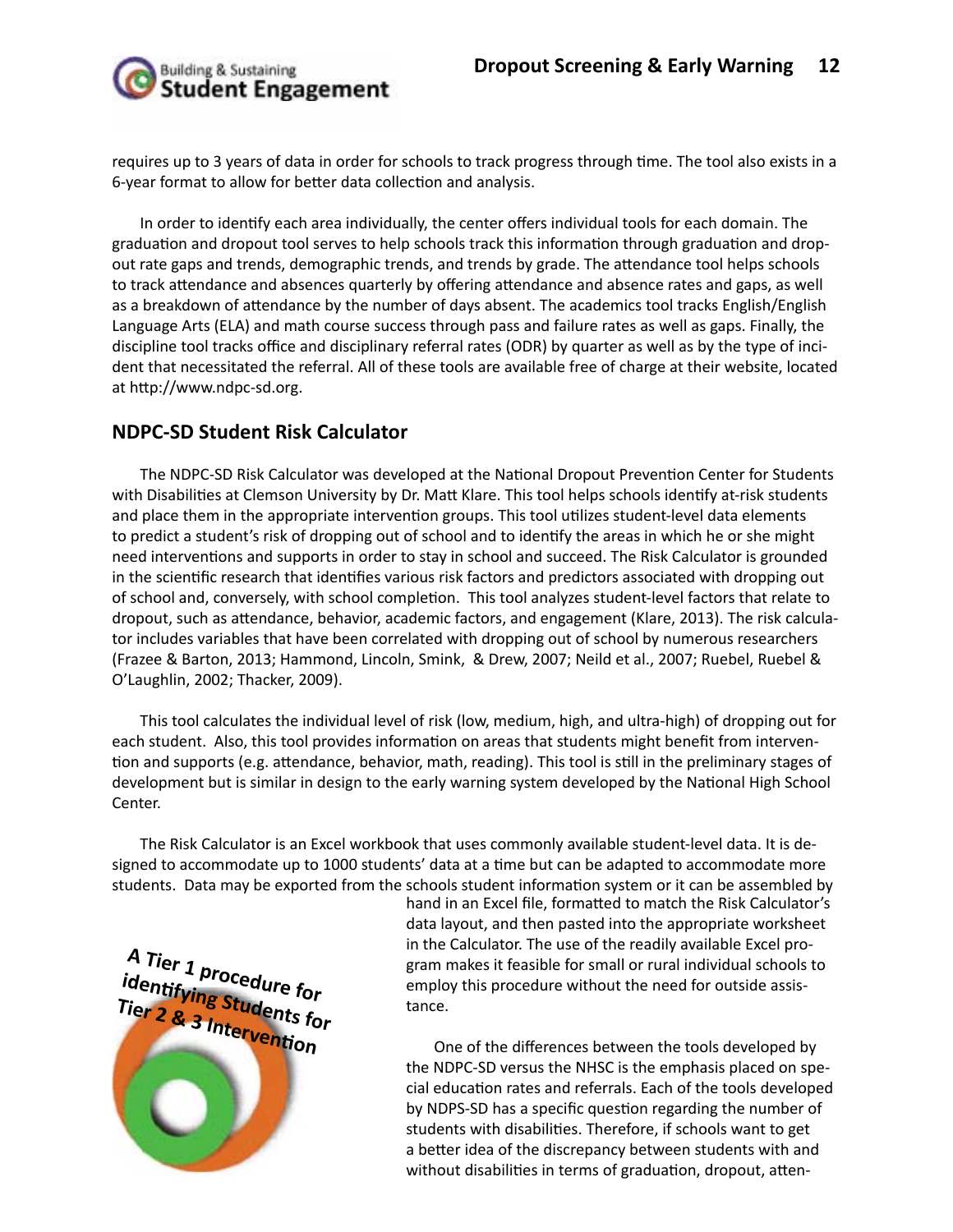

dance, discipline, and assessment scores, the tools developed by the NDPC-SD would be very helpful. However, if a school is more interested in individual student risk factors overall, either the EWS or Student Risk Calculator are appropriate tools to use.

### **The on-track indicator**

In 2005, the Consortium on Chicago School Research released a book describing the use of their ontrack indicator to determine freshmen success in high school (Allensworth & Easton, 2005). The indicator system tracks two variables: course credits and course success. The standards specified in the book include the accumulation of five full course credits (enough to be promoted to 10th grade), as well as no more than one failing grade in core courses (Allensworth & Easton, 2005). Researchers found that 81% of students who were on track their freshman year graduated in four years, while only 22% of off-track students graduated. This shows that the tool is effective in accurately identifying 78% of students who will drop out by their senior year based on these two measures alone. A report by the Regional Education Laboratory identified five school districts in Texas who had successfully adapted the Chicago model to monitor student progress in their schools (Hartman, Wilkins, Gregory, Gould, & D'Souza, 2011), demonstrating both its adaptability and ease of use.

## **Conclusion**

Understanding the various risk factors and how they may impact a student's success in school or their decision to drop out is very important. Identifying these factors and understanding which students are at-risk can help schools to take action early and reduce dropout rates. One method of doing this is to implement a universal, or school-wide, dropout screener. These screeners flag students at risk for individual or multiple variables and are helpful in keeping track of which students are in need of immediate assistance or intervention, which students should be watched carefully, and which students are on track for graduation.



#### **Related Strategy Briefs**

A variety of Engagement project Strategy Briefs support Tier 2 and Tier 3 intervention for students who are at risk of dropping out. See these at: http://k12engagement.unl.edu.

#### **Recommended Citation**

Hoff, N., Olson, A. & Peterson, R. L. (2015, March). Dropout Screening and Early Warning. Topic Brief. Lincoln, NE: Student Engagement Project, University of Nebraska-Lincoln and the Nebraska Department of Education. http://k12engagement.unl.edu/dropout-prediction-variables-screeningearly-warning.

### **References**

- Alexander, K. L., Entwisle, D. R., & Horsey, C. S. (1997). From first grade forward: Early foundation of high school dropout. *Sociology of Education, 70*, 87-107.
- Alvernini, F., & Lucidi, F. (2011). Relationship between social context, self-efficacy, motivation, academy, achievement, and intention to drop out of high school: A longitudinal study. *The Journal of Educational Research, 104*, 241-252. doi: 10.1080/00220671003728062
- Appleton, J. J., Christenson, S. L., & Rulong, M. J. (2008). Student engagement with school: Critical conceptual and methodological issues of the construct. *Psychology in the Schools, 45*, 369-386. doi: 10.1002/pits
- Austin, G., & Benard, B. (2007). *The state data system to assess learning barriers, supports, and engagement: Implications for school reform efforts.* Sacramento, CA:California Education Policy Convening.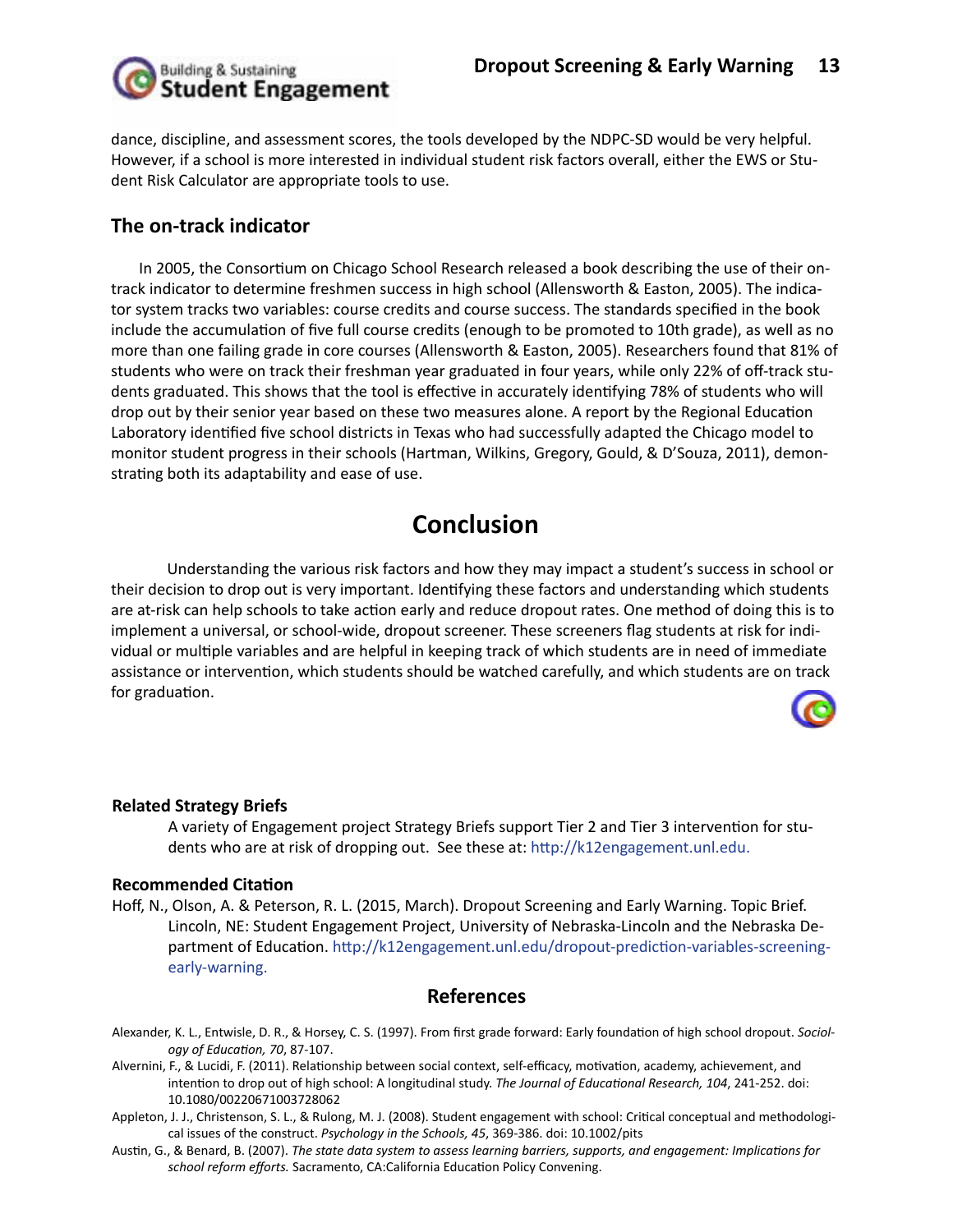**Building & Sustaining<br>Student Engagement** 

- Balfanz, R., & Chang, H. N.-L. (2013, November). Improve attendance: Increase success. *Principal Leadership, 20*-24. Retrieved from http://www.principals.org/Content/158/pl\_nov13\_balfanz.pdf
- Balfanz, R., Wang, A., & Byrnes, V. (2010). *Early warning indicator analysis: Tennessee.* Retrieved from https://tennessee.gov/ education/safe\_schls/dropout/doc/EarlyWarning IndicatorAnalysisTN.pdf
- Bruce, M., Bridgeland, J. M., Fox, J. H., & Balfanz, R. (2011). On track for success: The use of early warning indicator and intervention systems to build a grad nation. Retrieved from http://www.civicenterprises.net/MediaLibrary/Docs/on\_track\_for\_ success.pdf
- Bureau of Labor Statistics. (2010). E*mployment projections: Fastest growing occupations.* Retrieved from http://www.bls.gov/ emp/ep\_table\_103.htm
- Cassel, R. N. (2003). A high school drop-out prevention program for the at-risk sophomore students. *Education, 123*, 649-658. Retrieved from http://dropout.heart.net.tw/information/2-3A%20high%20school%20drop-out%20prevention%20program%20for%20the%20at-risk%20sophomore%20students.pdf
- Christle, C. A., Jolivette, K., & Nelson, M. (2007). School characteristics related to high school dropout rates. *Remedial and Special Education, 28*, 325-329. Retrieved from http://0-web.b.ebscohost.com.library.unl.edu/ehost/pdfviewer/ pdfviewer?vid=19&sid=b71ee698-0a65-4f4b-8e6f-e0fc3e1abee7%40sessionmgr111&hid=114
- Connell, J. P., & Wellborn, J. G. (1991). Competence, autonomy, and relatedness: A motivational analysis of self-system processes. In M. R. Gunnar & L. A. Sroufe (Eds.), *Self process and development: The Minnesota Symposia on Child Development (Vol. 23*, pp. 43-77). Hillsdale, NJ: Erlbaum.
- Cratty, D. (2012). Potential for significant reductions in dropout rates: Analysis of an entire 3rd grade state cohort. Economics of E*ducation Review, 31*, 644-662. doi: 10.1016/j.econedurev.2012.04.001
- Editorial Projects in Education Research Center. (2004, August 4). Issues A-Z: Student mobility. *Education Week*. Retrieved from http://www.edweek.org/ew/issues/student-mobility/
- Fall, A., & Roberts, G. (2012). High school dropouts: Interactions between social context, self perceptions, school engagement, and student dropout. *Journal of Adolescence, 35*, 787-798. doi:10.1016/j.adolescence.2011.11.004
- Frazee, S., & Barton, R. (2013, July). Implementing early warning system. *Principal's Research Review, 8*(4), 1-7.
- French, D. C., & Conrad, J. (2001). School dropout as predicted by peer rejection and antisocial behavior. *Journal of Research on Adolescence, 11*, 225-244. Retrieved from http://0-web.b.ebscohost.com.library.unl.edu/ehost/pdfviewer/ pdfviewer?vid=26&sid=b71ee698-0a65-4f4b-8e6f-e0fc3e1abee7%40sessionmgr111&hid=114
- Gasper, J., DeLuca, S., & Estacion, A. (2012). Switching schools: Revisiting the relationship between school and high school dropout. *American Educational Research Association, 49*, 487-519. doi: 0.3102/0002831211415250
- Hammond, C., Linton, D., Smink, J., & Drew, S. (2007, May). *Dropout risk factors and exemplary programs.* Clemson, SC: National Dropout Prevention Center, Communities in Schools, Inc.
- Hardre, P. L., & Reeve, J. (2003). A motivational model of rural students' intentions to persist in, versus drop out of, high school. *Journal of Educational Psychology, 95*, 347-356. doi: 10.1037/0022-0663.95.2.347
- Hartman, J., Wilkins, C., Gregory, L., Gould, L. F., & D'Souza, S. (2011). Applying an on-track indicator for high school graduation: Adapting the Consortium on Chicago School Research indicator for five Texas districts. National Center for Education Evaluation and Regional Assistance. Retrieved from http://ies.ed.gov/ncee/edlabs/regions/southwest/pdf/ REL\_2011100.pdf
- Haveman, R., Wolfe, B., & Spaulding, J. (1991). Childhood events and circumstances influencing high school completion. *Demography, 28*(1), 133–157.
- Hayes, R. L. (2000). Using school-side data to advocate for student success. *Professional School Counseling, 6*, 86-94.
- Henry, K. L., Knight, K. E., & Thornberry, T. P. (2012). School disengagement as a predictor of dropout, delinquency, and problem substance use during adolescence and early adulthood. *Journal of Youth and Adolescence, 41*, 156-166. doi: 10.1007/ s10964-011-9665-3
- Heppen, J. B., O'Cummings, M., & Therriault, S. B. (2008). Developing early warning systems to identify potential dropouts. Retrieved from http://files.eric.ed.gov/fulltext/ED52155 8.pdf
- Jimerson, S. R. (1999). On the failure of failure: Examining the association between early grade retention and education and employment outcomes during late adolescence. *Journal of School Psychology, 37,* 243-272. Retrieved from http://education.ucsb.edu/jimerson/NEW%20retention/Publications/JSP\_FailureFailure1999.pdf
- Jimerson, S. R. (2001). Meta-analysis of grade retention research: Implications for practice in the 21st century. *School Psychology Review, 30,* 420-437. Retrieved from http://education.ucsb.edu/jimerson/NEW%20retention/Publications/MetaAnalysis.SPR01.pdf
- Joubert, J., Joubert, B., & Thibodeaux, R. (n.d.). Dropout early warning: Who, what, when, and how. [Powerpoint slides]. Retrieved from http://www.serve.org/uploads/files/
- Klare, M. (2008). Looking for clues: Identifying youth who are at risk of dropping out. [Powerpoint slides]. Retrieved from http:// www.ndpc-sd.org/documents/2008\_Taos/Identifying-At-Risk-Youth-Klare.pdf
- Klare, M. (2013). Building level tools to support identification for needs related to graduation and dropout. [Powerpoint slides]. Retrieved from http://www.ndpc-sd.org/documents/NDPC-SD\_Data\_Tools.pdf
- Lee, V. E., & Burkam, D. T. (1992). Transferring high schools: An alternative to dropping out? *American Journal of Education, 100*, 420-453. Retrieved from http://www.jstor.org/stable/1085817.
- Logan-Greene, P., Nurius, P. S., & Thompson, E. A. (2012). Distinct stress and resource profiles among at-risk adolescents: